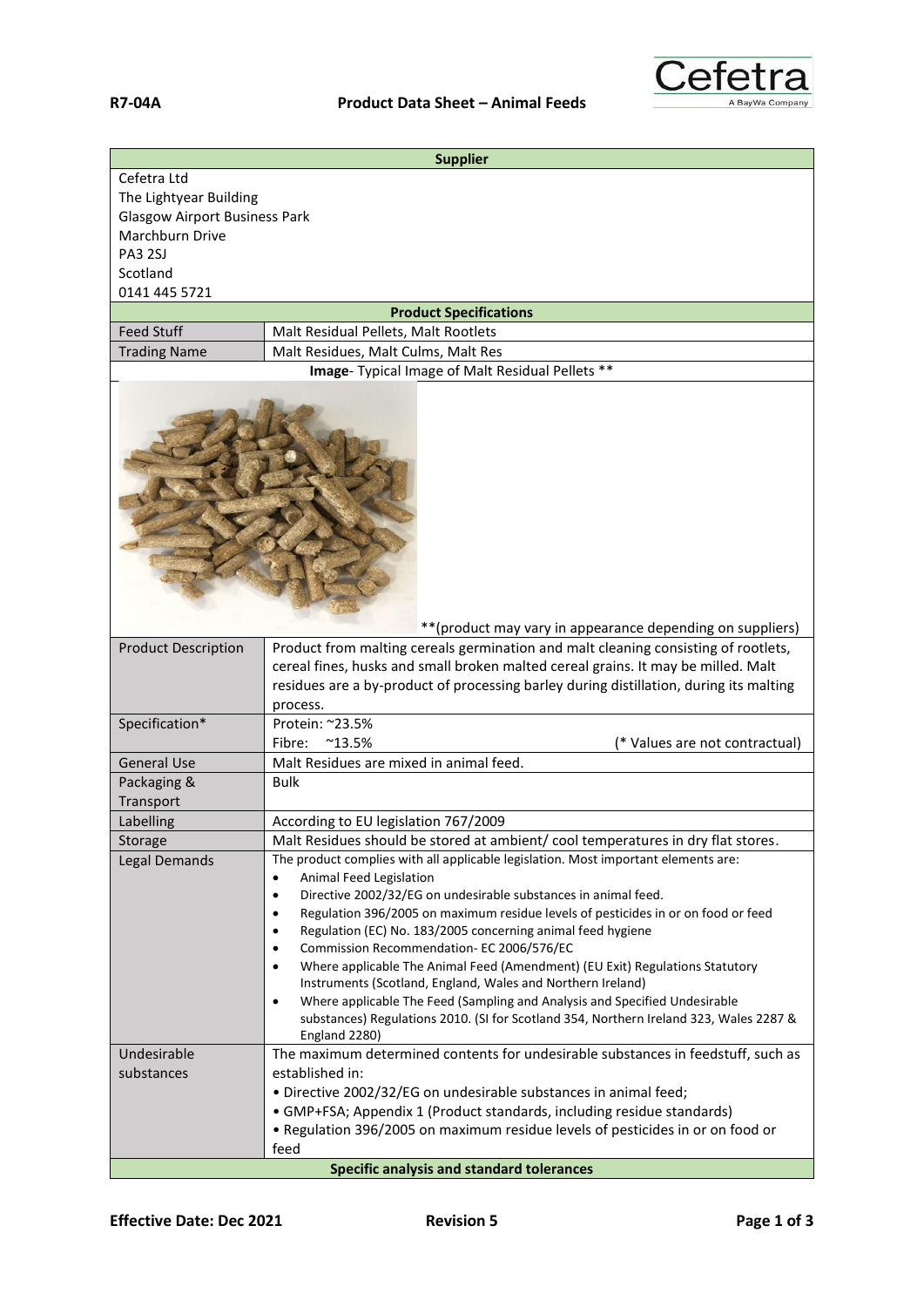



| ۰<br>I | и | ۹ |
|--------|---|---|
|        |   |   |

| Salmonella                                                               | Absent in 25g                                                                                                                                                     |  |
|--------------------------------------------------------------------------|-------------------------------------------------------------------------------------------------------------------------------------------------------------------|--|
| Appearance                                                               | Brown Pellet with yellow/white specks.                                                                                                                            |  |
| Country of origin                                                        | EU                                                                                                                                                                |  |
|                                                                          | <b>Health Information</b>                                                                                                                                         |  |
| Inhalation                                                               | May be considered as only a dust nuisance.                                                                                                                        |  |
| Ingestion                                                                | No known hazards.                                                                                                                                                 |  |
| <b>Eye Contact</b>                                                       | Contact can cause irritation.                                                                                                                                     |  |
| <b>Skin Contact</b>                                                      | Dust can cause irritation or sensitivity to skin.                                                                                                                 |  |
| Toxicological                                                            | Non-toxic product.                                                                                                                                                |  |
| Information                                                              |                                                                                                                                                                   |  |
| Occupational                                                             | None available.                                                                                                                                                   |  |
| exposure limits                                                          |                                                                                                                                                                   |  |
|                                                                          | <b>Emergency first aid procedures</b>                                                                                                                             |  |
| Ingestion                                                                | Non-toxic - dust masks should be worn.                                                                                                                            |  |
| <b>Eye Contact</b>                                                       | In the event of eye contact irrigate with water for at least 15 minutes. Exposure                                                                                 |  |
|                                                                          | may result in mild irritation. Seek medical attention if irritation Occurs.                                                                                       |  |
| <b>Skin Contact</b>                                                      | Wash effected area with soap and water. Seek medical attention if irritation                                                                                      |  |
|                                                                          | develops.                                                                                                                                                         |  |
| Inhalation                                                               | Remove person to fresh air. Seek medical attention if symptoms develop.                                                                                           |  |
|                                                                          | <b>Physical properties</b>                                                                                                                                        |  |
| Physical state                                                           | Solid                                                                                                                                                             |  |
| Appearance                                                               | Brown pellet with yellow/white specks                                                                                                                             |  |
| Odour                                                                    | Pleasant characteristic smell of Malt residues.                                                                                                                   |  |
| <b>Flammability limits</b>                                               | Not known.                                                                                                                                                        |  |
|                                                                          | <b>Fire &amp; Explosion hazard</b>                                                                                                                                |  |
| Flash point                                                              | Not Known.                                                                                                                                                        |  |
| Flammability                                                             | Dust created by malt residuals falls in the lowest explosion category.                                                                                            |  |
| Extinguishing media                                                      | Foam, dry chemical, carbon dioxide and water spray.                                                                                                               |  |
|                                                                          | Special firefighting procedures & precautions                                                                                                                     |  |
|                                                                          | Combustible when subjected to heat. Suitable extinguishing agents are dry agent, carbon dioxide and foam.                                                         |  |
|                                                                          | Fire fighters should use self-contained breathing apparatus to avoid exposure to smoke and fumes.                                                                 |  |
|                                                                          |                                                                                                                                                                   |  |
|                                                                          | Adequate extraction facilities should be provided in all areas subject to dust.                                                                                   |  |
|                                                                          | <b>Reactivity</b>                                                                                                                                                 |  |
| Stability                                                                | Stable                                                                                                                                                            |  |
| Hazardous                                                                | Not Known.                                                                                                                                                        |  |
| Polymerization                                                           |                                                                                                                                                                   |  |
| Material to avoid                                                        | Strong oxidizing agents and moisture.                                                                                                                             |  |
| Hazardous                                                                | Combustion produces CO <sup>2</sup> , CO & thick smoke.                                                                                                           |  |
| decomposition                                                            |                                                                                                                                                                   |  |
| products                                                                 |                                                                                                                                                                   |  |
|                                                                          | <b>Personal protection / Exposure control</b>                                                                                                                     |  |
| Respiratory                                                              | Always ensure the work area has adequate ventilation. In case of dust formation,<br>wear appropriate respiratory protective equipment determined and fitted by an |  |
| Protection                                                               |                                                                                                                                                                   |  |
|                                                                          | expert.<br>Gloves and overalls should be worn when handling.                                                                                                      |  |
| Skin protection                                                          |                                                                                                                                                                   |  |
| <b>Eye Protection</b>                                                    | Always wear approved safety glasses when working. Full face protective shields can<br>be worn to avoid contact with face. Wash stations should be provided.       |  |
|                                                                          |                                                                                                                                                                   |  |
| Appropriate footwear as specified by workplace requirements.<br>Footwear |                                                                                                                                                                   |  |
|                                                                          | <b>Environmental Protection</b>                                                                                                                                   |  |
| Environmental                                                            | Avoid excessive dust emissions.                                                                                                                                   |  |
| precautions                                                              |                                                                                                                                                                   |  |